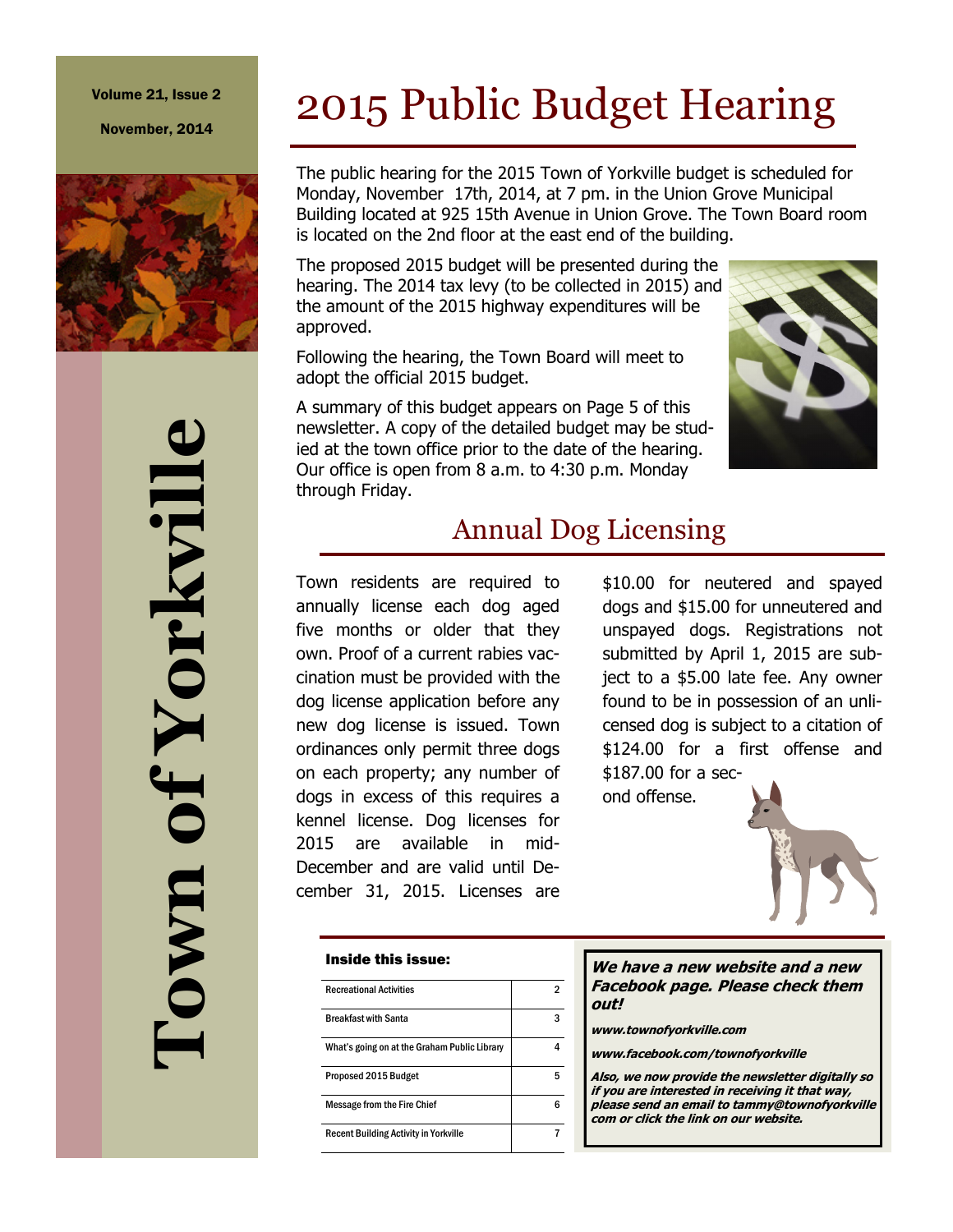### The Winter Solstice

Winter inspires both joy and woe. Some people can't wait for the cooler weather, snow, skiing and ice skating, curling up by a fire, and the holiday spirit. Other people dislike the frigid temperatures, blizzards, and wild weather.



The word solstice comes from the Latin words for "sun" and "to stand still." In the Northern Hemisphere, as summer advances to winter, the points on the horizon where the Sun rises and sets advance southward each day; the high point in the Sun's daily path across the sky, which occurs at local noon, also moves southward each day. At the winter solstice, the Sun's path has reached its southernmost position. The next day, the path will advance northward. However, a few days before and after the winter solstice, the change is so slight that the Sun's path seems to stay the same, or stand still. The Sun is directly overhead at "high-noon" on Winter Solstice at the latitude called the Tropic of Capricorn. In the Northern Hemisphere, the solstice days are the days with the fewest hours of sunlight during the whole year.

### Union Grove/Yorkville Recreational Activities

• Spirit team- Youth Cheerleading classes. Currently running September 27th through December 6th from 10 to 11 am. It is held at the Village Hall and is for kids ages 4-13. Registration fee is \$65 – Next session will start in January. Look for registration information on our website, beginning in December.

 Tumbling classes for youth ages 18 months to 6 years. This is offered at the Village Hall every other Wednesday. The next session will start in January and the cost is \$65 per child.

Babysitting Training class will be on November  $8<sup>th</sup>$  at the Village Hall from 9am to 4pm for ages 11 and older. Registration fee will be \$75.

 We are hoping to get a few senior programs set up in the next few months. Please look on the website or local channel 25 for more information.

• Youth Basketball sign up will be held at the Village Hall October 18<sup>th</sup> from 10 am to 1 pm through October 31st. Registration fee is \$65 for kids in kindergarten through  $8<sup>th</sup>$  grade. The program will run from December to March.

 Taekwondo classes run at the Village Hall community room every Tuesday and Thursday night from 5-7pm and is open to all ages. Stop by a class and get more info on signup and costs.

 Dance classes for age 3-18, will be offered again in conjunction with Dream, Cheer, and Dance Company. Classes are on Saturdays from 11 am -12 pm, at the Village Hall beginning on September 27th through December 6th. Registration is \$65 per child. The next session will start in January. Look for registration info on our website in December.

 Adult walking program will be offered in conjunction with UGHS. Halls are open for indoor walking from 5:30- 7am every morning that the school is open. Sign up at the Village Hall before attending the open hours. Walking open from November 1<sup>st</sup> to April 1st.

If you have any interest in volunteering for our programs, or have new program ideas, please feel free to call Kim Terpstra at 262.902.7917 or email at [kterpstra@uniongrove.net](mailto:kterpstra@uniongrove.net) . Please follow us on Facebook – Union Grove Recreation Page.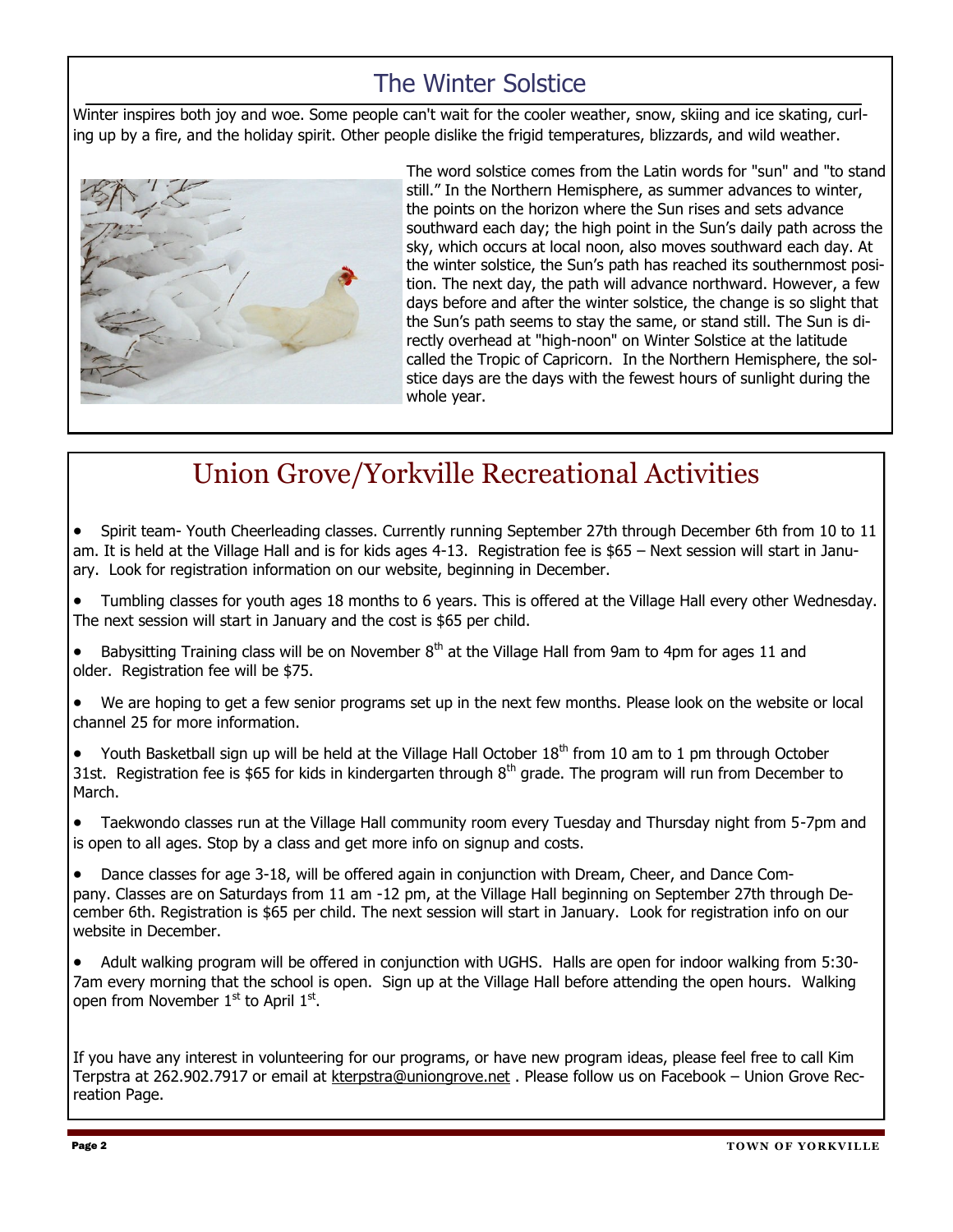## Tickets on sale for Breakfast with Santa & Elves

Tickets will go on sale for the annual Breakfast with Santa & Elves on Saturday, November 8, from 8 am to noon at the chamber office. The December 6<sup>th</sup> breakfast is sponsored by the Greater Union Grove Area Chamber of Commerce. The office is located on the first floor of the Union Grove Municipal Center at 925 15<sup>th</sup> Avenue. Seating is limited and tickets sell out quickly.

Ticket prices are Adults - \$7; Ages 3-11 years - \$4, and Ages 0-2 years - \$2. Each child receives a gift bag, so even babies need a ticket. The menu includes orange juice, scrambled eggs, ham, cinnamon rolls, assorted muffins, milk and coffee. The breakfast is held at the Masonic Temple, with the first serving at 9 am and the second serving at 11 am. Doors open 30 minutes ahead of each serving time. Bring your camera for a picture of your children or grandchildren with Santa & Mrs. Claus. The breakfast is served by costumed elves.

To speed the ticket purchasing process, a ticket request form may be printed from the Chamber website at

[www.uniongrovechamber.org.](http://www.uniongrovechamber.org) Bring the completed form on November 8th or fill one out when you arrive. Remaining breakfast tickets (if any) will be sold at the chamber office during regular business hours. Please call 262-878-4606 before stopping in to make sure there are still tickets left. There will be no tickets available at the door on December 6<sup>th</sup>.

Also for sale on November 8 will be this year's commemorative souvenir tin for the annual Cookie Walk held on Saturday, December 6, beginning at 9:00 am. The cost is \$5, and purchasers may visit as many as 30 businesses in the Greater Union Grove Area to receive a unique Christmas cookie. A list of participating businesses and addresses will be e-mailed to the purchasers.

Any remaining Cookie Walk tins will also be sold at the Tree Lighting in the Village Square on Thursday, December 4<sup>th.</sup> Only 100 tins are available.

If you have questions regarding this event, please call Carol Knight, Chamber Communications Volunteer at [mcknight@wi.net](mailto:mcknight@wi.net) or 262-878-1577.

Did you know that the Yorkville No. 4 one-room school house at 17640 Old Yorkville Road is on the Wisconsin and National Register of Historic Places?

The building, purchased from the Yorkville School District b the Yorkville 4-H Club in 1966, has been the club's meeting place for many years. After the club members did some restoration to the 1885 brick building starting in 209, the nomination to the register began. In Ma of 2011, the school house was officially added to the Wisconsin State Register of Historic Places.



Yorkville 4-H Club holds both county 4-H and Yorkville 4-H meetings and activities in the building. This past summer, a community garden was added to the property. This service project allowed club members and parent volunteers, along with veterans from the Wisconsin Veteran's Home here in Yorkville, to plant vegetable gardens. The fresh vegetables were used by the Veteran's Home.

Yorkville 4-H is proud to be the caretakers of this lovely one-room school house. Just another reason that the Town of Yorkville is a great place to live!

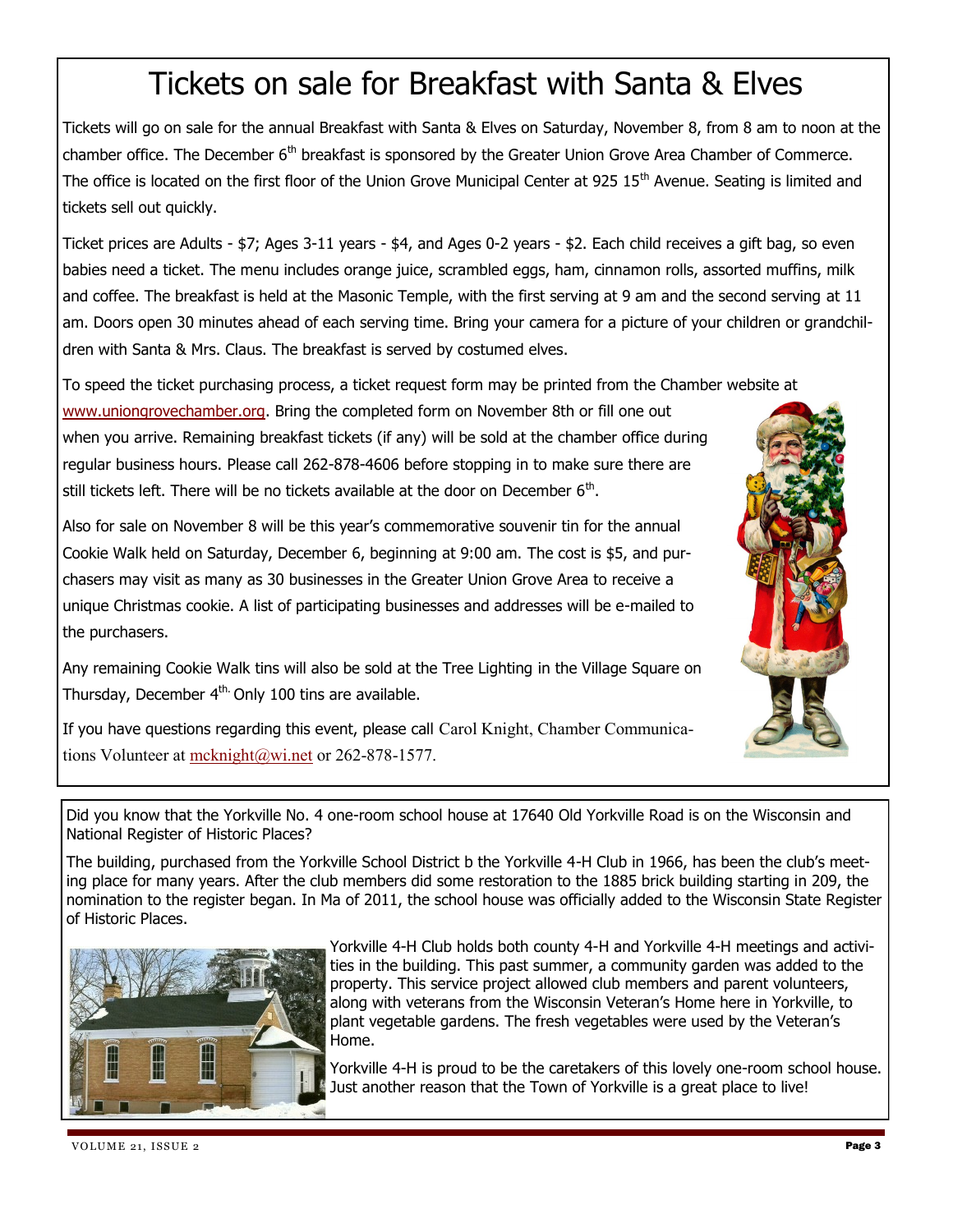### What's going on at the Graham Public Library

#### **Apply for Energy Assistance**

The second Tuesday, during the months of October through March, from 9 am to 2:30 pm, people seeking home energy assistance can come to Graham Public Library. Applicants must provide their most recent energy bill, social security cards for all members of your household, photo ID and written proof of your household's gross income for the 3 months prior to your application. An appointment must be made by calling 262-633-6000.

#### **Book Discussion Group**

Attention book lovers! Do you like to discuss books with other avid readers? Library staff will select a "book of the month", and we will meet to discuss our ideas, interpretations, and opinions of the selected book. Group meetings are scheduled the last Monday of the month from 6:30-8 p.m. Pre-registration is required.

#### **Crafter's Group**

This group meets the second and fourth Saturday of each month at 9:30 am. All types of crafts and crafting levels welcome. Bring your unique project, no matter what stage it's in, to the library and join fellow crafters for conversation, fun, and creative ideas. No registra-  $O$ tion needed.

#### **Free Movies**

Newly released movies are shown monthly at the library. Check the website, Facebook or cable station for dates and times. Registration is required and concessions are sold.

#### **Ornament Workshop**

This event will be held Thursday, December  $18<sup>th</sup>$  at 6 pm in the conference room of the library. Make three ornaments for \$5.00. In person registration and \$5 payment is due by December  $15<sup>th</sup>$ .

#### **Preschool Story Time**

This event is held Tuesday mornings at 10:00am. This program is designed for children 2-4 with an adult/ caregiver. Preschool Story Time includes simple stories, songs, finger plays, and movement for the "active" set. Registration is not required.

#### **Home school STEAM (Science, Technology, Engineering, Art, Math)**

STEAM, with Ms. Kathy, will be held Wednesday afternoons at 1:00 pm. Homeschool children are welcome for stories and science projects based on a weekly theme. Registration is not required.

#### **Family Story Times**

On the second Thursday of the month, at 6:30 p.m., join Ms. Kathy for Family Story Time. These sessions are for any age and any number of family members. This "intergenerational story hour" meets the needs of traditional and extended families. Families gather at the library for stories, songs, crafts, and fun. Registration is required. (On December 11<sup>th,</sup> parents should bring their cameras for a special visitor!)

#### **Lego Lab Family Night**

will be held the fourth Thursday of the month at 6:30 pm. Registration is required and is limited to 20 children. Children must be accompanied by an adult. No drop-offs please.

#### **Make-N-Take**

Every Friday, between 10 am and 2 pm, stop in with your preschooler and make a super simple, self-directed art project for free! Supplies and directions are provided. Registration not required.

Graham Public Library is closed Thurs. Nov. 27, Wed. Dec. 24, Thurs. Dec. 25, Wed. Dec. 31, and Thurs. Jan. 1.

Hours: Monday- Thursday (9am to 8 pm), Friday (9 am to 5 pm), Saturday (9 am to 3 pm)

Glub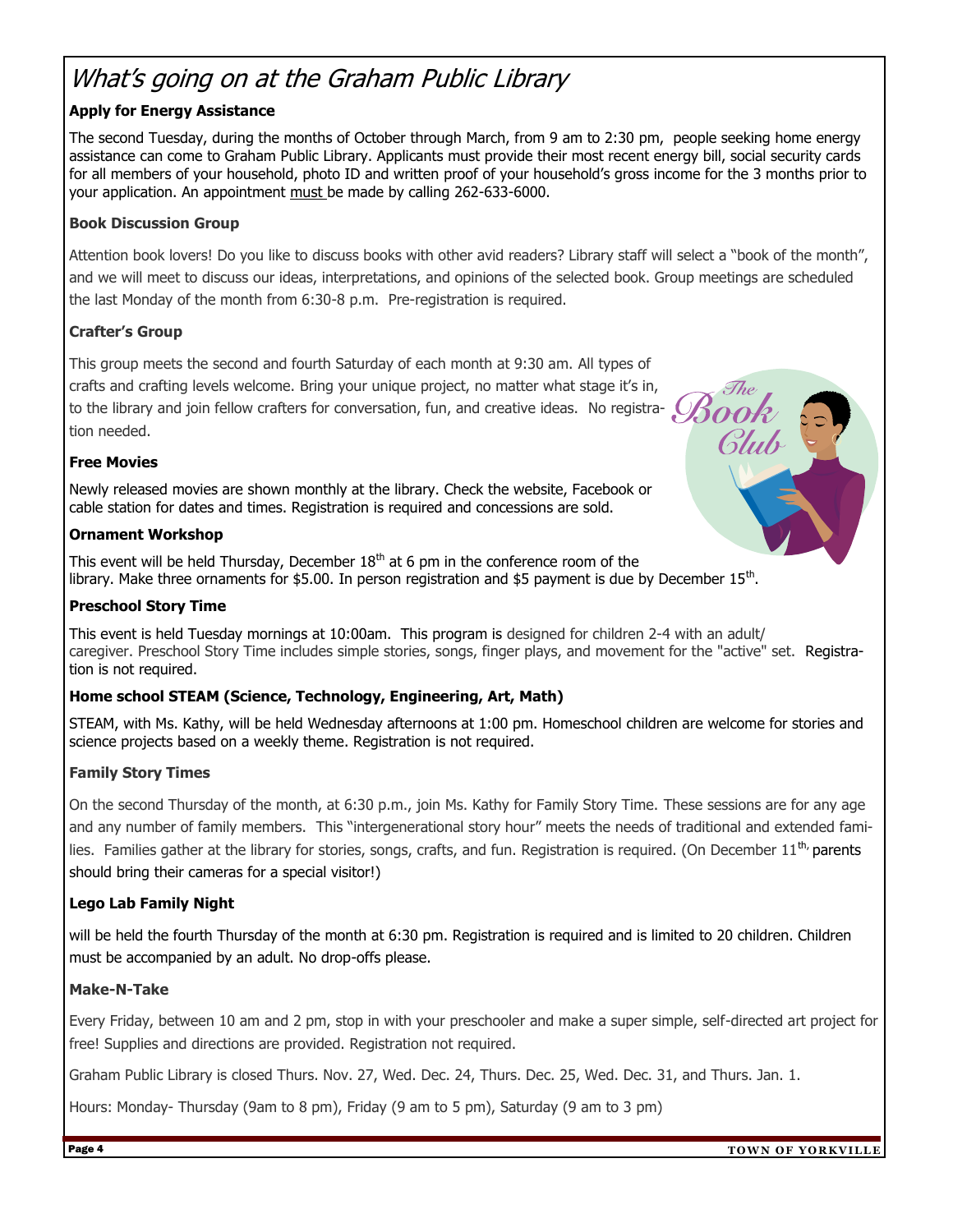### TOWN OF YORKVILLE NOTICE OF PUBLIC HEARING FOR 2015 BUDGET

**NOTICE IS HEREBY GIVEN** that on **Monday, November 17, 2014, at 7:00 p.m.** in the Town Board Room, located in the Union Grove Municipal Center, 925 15<sup>th</sup> Avenue, Union Grove, Wisconsin, a PUBLIC HEARING on the PROPOSED 2015 BUDGET of the Town of Yorkville will be held. A detailed copy of the proposed 2015 budget is available for inspection at the Clerk-Treasurer's office from 8:00 a.m. to 4:30 p.m., Monday through Friday. The following is a summary of the proposed 2015 budget.

| <b>General Fund</b>                                      | 2014                | 2015              |                               |                                              |                     |
|----------------------------------------------------------|---------------------|-------------------|-------------------------------|----------------------------------------------|---------------------|
|                                                          | <b>Current</b>      | <b>Proposed</b>   | <b>Percent</b>                |                                              |                     |
| <b>Revenues</b>                                          | <b>Budget</b>       | <b>Budget</b>     | Change                        |                                              |                     |
| <b>General Property Taxes</b>                            | \$1,012,781.00      | \$1,037,686.00    | 2.46%                         |                                              |                     |
| Utility Payments in Lieu of Taxes                        | \$17,714.00         | \$17,714.28       | 0.00%                         |                                              |                     |
| <b>Other Taxes</b>                                       | \$67,254.00         | \$71,510.00       | 6.33%                         |                                              |                     |
| <b>Special Assessments</b>                               | \$                  | \$                | 0.00%                         |                                              |                     |
| Intergovernmental Revenues                               | \$172,625.41        | \$206,069.48      | 19.37%                        |                                              |                     |
| <b>Licenses and Permits</b>                              | \$78,500.00         | \$70,200.00       | $-10.57%$                     |                                              |                     |
| Fines, Forfeitures and Penalties                         | \$500.00            | \$150.00          | $-70.00\%$                    |                                              |                     |
| <b>Public Charges for Services</b>                       | \$1,250.00          | \$1,150.00        | $-8.00\%$                     |                                              |                     |
| Intergovernmental Charges for Services                   | \$47,086.00         | \$47,685.72       | 1.27%                         |                                              |                     |
| Miscellaneous Revenues                                   | \$2,350.00          | \$3,150.00        | 34.04%                        |                                              |                     |
| <b>Other Financing Sources</b>                           | \$                  | \$                | 0.00%                         |                                              |                     |
| <b>Total Revenues</b>                                    | \$1,400,060.41      | \$1,455,315.48    | 3.95%                         |                                              |                     |
| Cash Balance Applied                                     | \$310,755.61        | \$                | $-100.00\%$                   |                                              |                     |
| <b>Total Revenues and Cash Balance</b><br><b>Applied</b> | \$1,710,816.02      | \$1,455,315.48    | $-14.93%$                     |                                              |                     |
|                                                          |                     |                   |                               |                                              |                     |
| <b>Expenditures</b>                                      |                     |                   |                               |                                              |                     |
| <b>General Government</b>                                | \$307,670.22        | \$309,415.02      | 0.57%                         |                                              |                     |
| <b>Public Safety</b>                                     | \$251,410.00        | \$251,296.00      | $-0.05%$                      |                                              |                     |
| <b>Public Works</b>                                      | \$1,084,585.80      | \$823,836.26      | $-24.04%$                     |                                              |                     |
| <b>Health and Human Services</b>                         | \$25,500.00         | \$28,068.20       | 10.07%                        |                                              |                     |
| Culture, Education and Recreation                        | \$20,650.00         | \$20,650.00       | 0.00%                         |                                              |                     |
| <b>Conservation and Development</b>                      | \$21,000.00         | \$22,050.00       | 5.00%                         |                                              |                     |
| Capital Outlay                                           | \$                  | \$                | 0.00%                         |                                              |                     |
| <b>Debt Service</b>                                      | \$                  | \$                | 0.00%                         |                                              |                     |
| <b>Other Financing Uses</b>                              | \$                  | \$                | 0.00%                         |                                              |                     |
| <b>Total Expenditures</b>                                | \$1,710,816.02      | \$1,455,315.48    | $-14.93%$                     |                                              |                     |
| All Governmental and                                     | <b>Fund Balance</b> | <b>Total 2015</b> | <b>Total 2015</b>             | <b>Fund Balance</b>                          | <b>Property Tax</b> |
| <b>Proprietary Funds Combined</b>                        | 1/1/2015            | <b>Revenues</b>   | <b>Expenditures</b>           | 12/31/2015                                   | <b>Contribution</b> |
| <b>Yorkville General Fund</b>                            | \$355,383.01        |                   | \$1,455,315.48 \$1,455,315.48 | \$355,383.01                                 | \$1,037,686.00      |
| Yorkville Stormwater Utility District Fund               | \$150,269.00        | \$54,972.00       | \$179,890.00                  | \$25,351.00 \$                               |                     |
| Yorkville Sewer Utility District Fund                    | \$259,895.10        | \$249,035.00      | \$300,479.90                  | \$208,450.20 \$                              |                     |
| Yorkville Water Utility District Fund                    | \$553,303.43        | \$247,653.92      | \$173,342.72                  | \$627,614.63                                 | \$92,575.00         |
| <b>Totals</b>                                            | \$1,318,850.54      |                   |                               | \$2,006,976.40 \$2,109,028.10 \$1,216,798.84 | \$1,130,261.00      |

Current Town Indebtedness - General Fund - Total of \$49,500.00 in principal at 4.25% interest due for fire pumper truck - final payment to be made in 2015

Stormwater Fund - Total of \$203,515.01 in principal at 2.75% interest due for canal maintenance project – final payment to be made in 2022

Dated October 31, 2014 Michael McKinney *Clerk-Treasurer*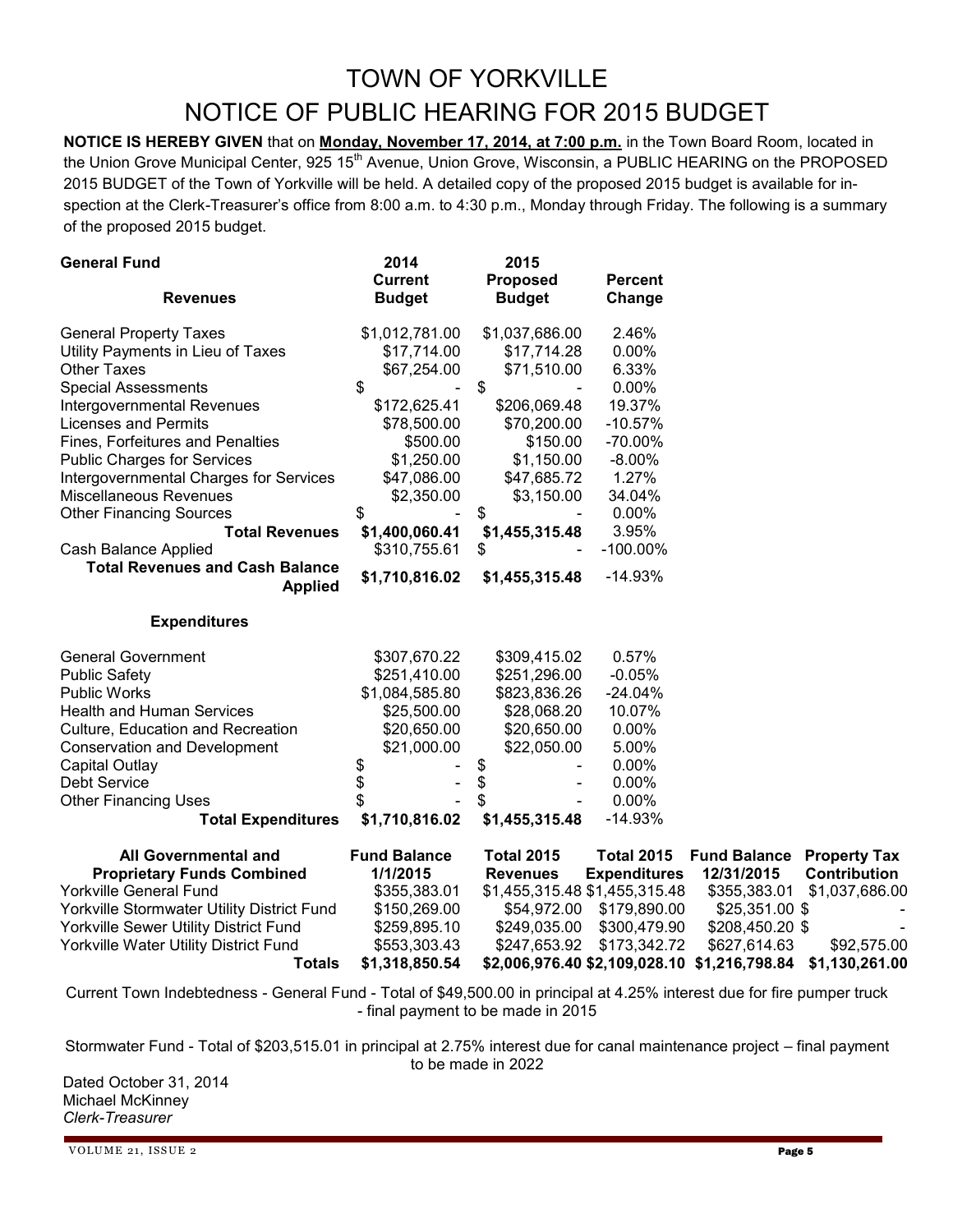### TOWN OF YORKVILLE NOTICE OF A SPECIAL TOWN ELECTOR MEETING

**NOTICE IS HEREBY GIVEN** that on **Monday, November 17, 2014**, immediately following the conclusion of the Public Hearing on the proposed 2015 budget, which begins at 7:00 p.m. in the Town Board Room, located in the Union Grove Municipal Center, 925 15<sup>th</sup> Avenue, Union Grove, Wisconsin, a Special Town Elector Meeting will be called in the same location by the Yorkville Town Board, pursuant to Section 60.12(1)(c) of the Wisconsin Statutes, for the following purposes:

1. To approve up to \$498,046.46 of 2015 highway expenditures in excess of the annual highway expenditures of \$230,000.00 permitted pursuant to Wisconsin Statutes Section 82.03(2)(a);

2. To adopt the 2014 payable 2015 tax levy of up to \$1,130,261.00, pursuant to Wisconsin Statutes Section 60.10(1)(a);

3. Any other purpose as permitted by Wisconsin Statutes Section 60.10.

Dated October 31, 2014 Michael McKinney Clerk-Treasurer

### **Message from Fire Chief Czerniak**

Let me begin the fall newsletter with this year's national fire prevention theme – "Smoke Alarms Save Lives: Test Yours Every Month." Yes, I have mentioned changing your battery twice a year (spring and fall) and this ties in nicely with the national theme. In addition, add a check of your carbon monoxide alarm, especially as we will soon be having weather that will prompt the use of our homes heating system. We don't want a 911 call response when all that is needed is to replace the battery or buy a new unit.

Now that summer and vacation time has passed, it is time to remember school is back in session. Watch out for kids; whether crossing the street, boarding or unboarding the bus, or running after a stray ball or pet. Leaf burning, fall clean up, sending our new adult children to college with their safety tips and warnings, the evening residential fire pit; these are all on my list of reminders of when to think and practice fire safety.

The do's; remember to have the furnace checked, practice the escape plan and where to meet, clean the lint filter in your dryer and be sure the exhaust is clean and not restricted, clean the chimney, if appropriate, *before* your first fire in the fireplace.

Now to the don'ts; burning candles, handling smoking materials carelessly, leaving home with the dryer running, preparing meals when you have over indulged and are subsequently impaired.

Let me close with a sad note and that is a fond farewell to two past members that recently left us; Sue Chase and Jim Moxon. These two were members highly involved in our *extra* activities; education, fire prevention, fundraising and many community events.

Finally, remember we are always looking for new members and with the delivery of paramedic level service; this is especially true on the EMS side. Stop in or check our website for an application. Please stay fire safe this fall and winter!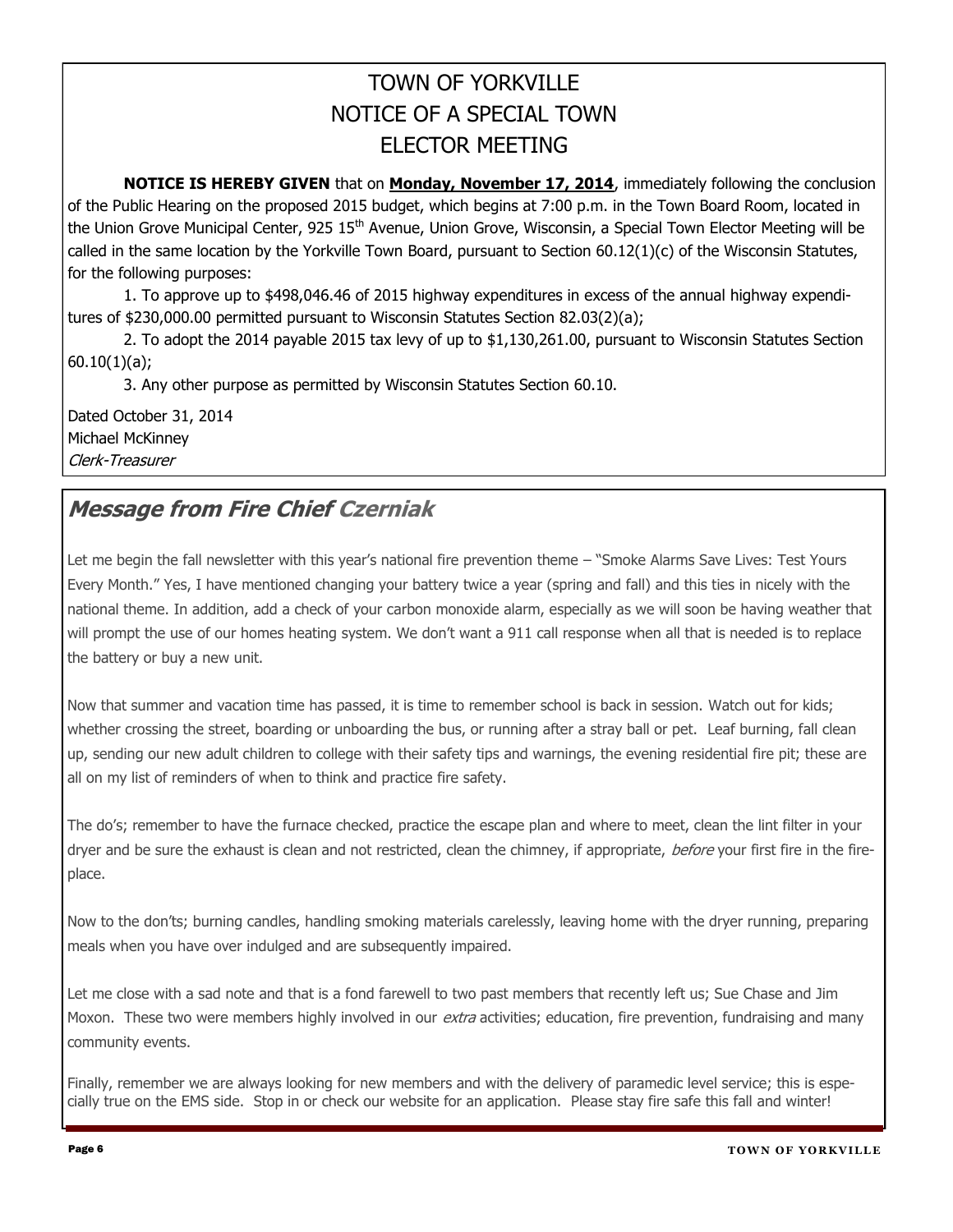### **Recent Activity in Yorkville**

**Building permits were issued since March 31, 2014 for these major projects:** 2616 53 $^{rd}$  Drive – Installation of a 16' x 36' in-ground pool 19428 Church Road – Construction of a 28' x 44' detached garage 17033 Washington Avenue (STH 20) – Raze three existing storage bins and construct a new 36'-diameter storage bin 717 South Sylvania Avenue – Replacement of an existing compressed natural gas station 1300 Grandview Parkway – Commercial mezzanine build-out 19031 Spring Street (CTH C) – Construction of 30' x 120' and 30' x 160' storage buildings 14407 Braun Road – Construction of a pole barn 2319 Raymond Avenue – Commercial building addition and remodel 14035 Leetsbir Road – Commercial building addition and enclosure of loading docks 611 South Sylvania Avenue – Construction of a shelter for an antenna system 207  $63<sup>rd</sup>$  Drive – Residential home addition 20002 Plank Road (CTH A) – Construction of a 50' x 72' pole barn 1313 South Colony Avenue (USH 45) – Construction of a 90'-diameter grain bin 18125 Old Yorkville Road – Construction of 42' x 48' and 12' x 24' pole barns 2315 Queensbrook Lane – New residence 202 South Sylvania Avenue – Construction of a 60' x 90' accessory building 1300 Grandview Parkway – Commercial addition 16820 Spring Street (CTH C) – Construction of a 30' x 40' pole barn 2324 Thoreau Court – New residence 19805 Durand Avenue (STH 11) – Replacement of doors, windows and siding 19101 Plank Road (CTH A) – New residence and 40' x 60' garage with porch

#### **The Town Board and Plan Commission approved the following requests since March 31, 2014:**

- 14520 Braun Road Terrence O'Brien and OBCO Conditional use permit extension allowing for continuance of a non-metallic mining operation for clay extraction
- 717 South Sylvania Avenue Willkomm Development Site plan permitting replacement of the existing compressed natural gas (CNG) dispenser and equipment area at the site and installation of a new CNG fueling facility and canopy with one dispenser to the south of the existing diesel and CNG dispensing area
- 19031 Spring Street (CTH C) MABKGPNB Site plan permitting construction of two new self-storage mini-warehouse buildings to the west of the existing storage buildings at the southwest corner of the site
- 3323 South Sylvania Avenue Yorkville Real Estate Association Rezoning of the 2.06-acre property from the B-5 Highway Business District to the B-3 Commercial Service District and conditional use permit permitting occupancy of the existing building on the site with a daycare facility
- 3400 South Sylvania Avenue Home Run Heaven Holding tank agreement and servicing contract
- 1313 South Colony Avenue Racine Grain Company Site plan permitting construction of a new 400,000-bushel grain storage bin immediately to the north of the northernmost grain storage bin on the property
- 2332 North Sylvania Avenue K11 Investments and Marathon Restoration Occupancy permit for a business specializing in the restoration of fire, water and mold damage and biohazard contamination

Woodland Waters Subdivision – Approval of an amended subdivision stewardship plan